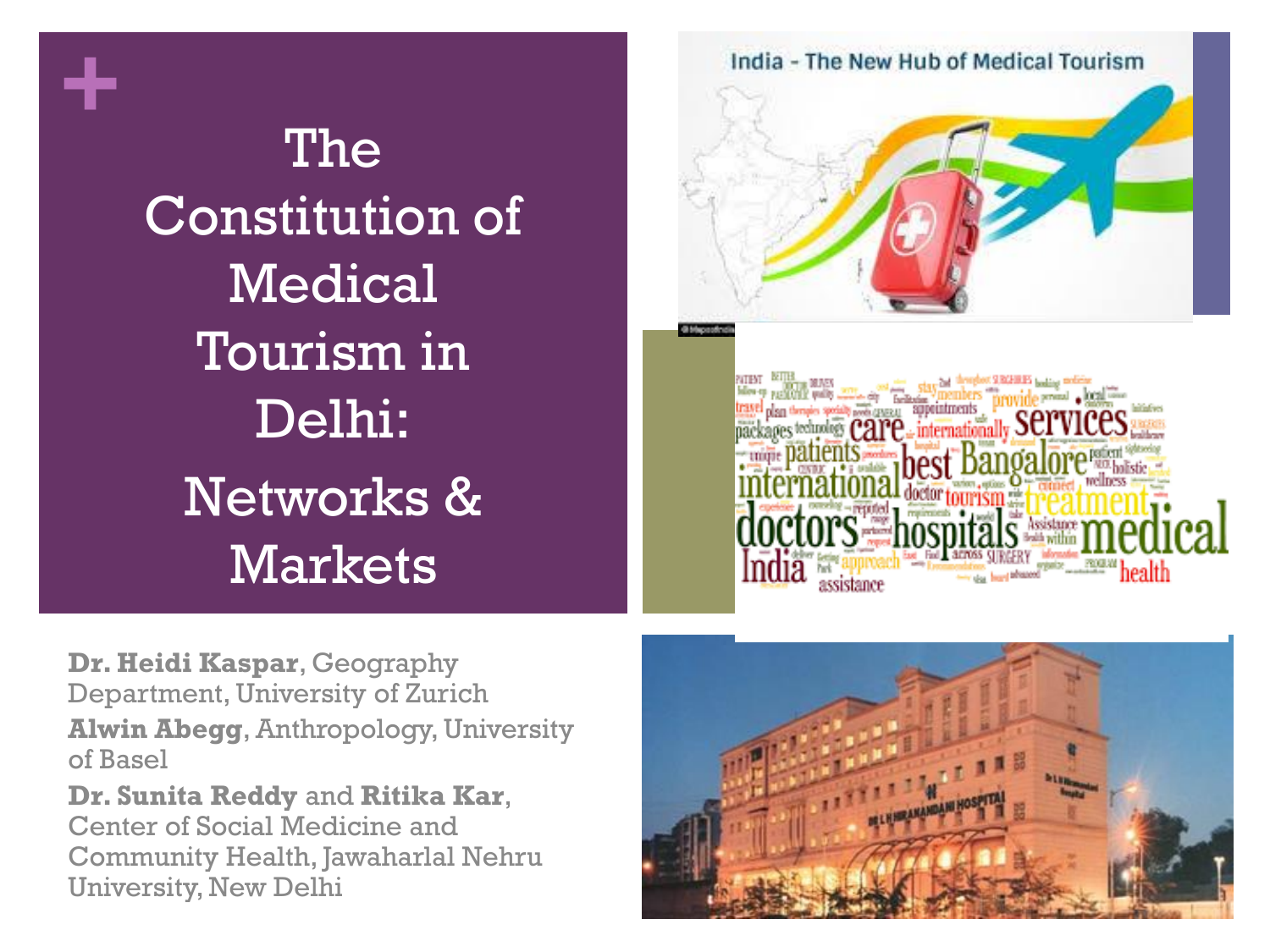



- Introduction: What is medical tourism/travel?
- **EXA** Case study I: Narratives from African patients who had come to Delhi for Allopathic treatment
- **EXTERGE Case study II: Narratives from Swiss patients who** had gone to Kerala for Ayurvedic treatment
- **Outcomes and further research**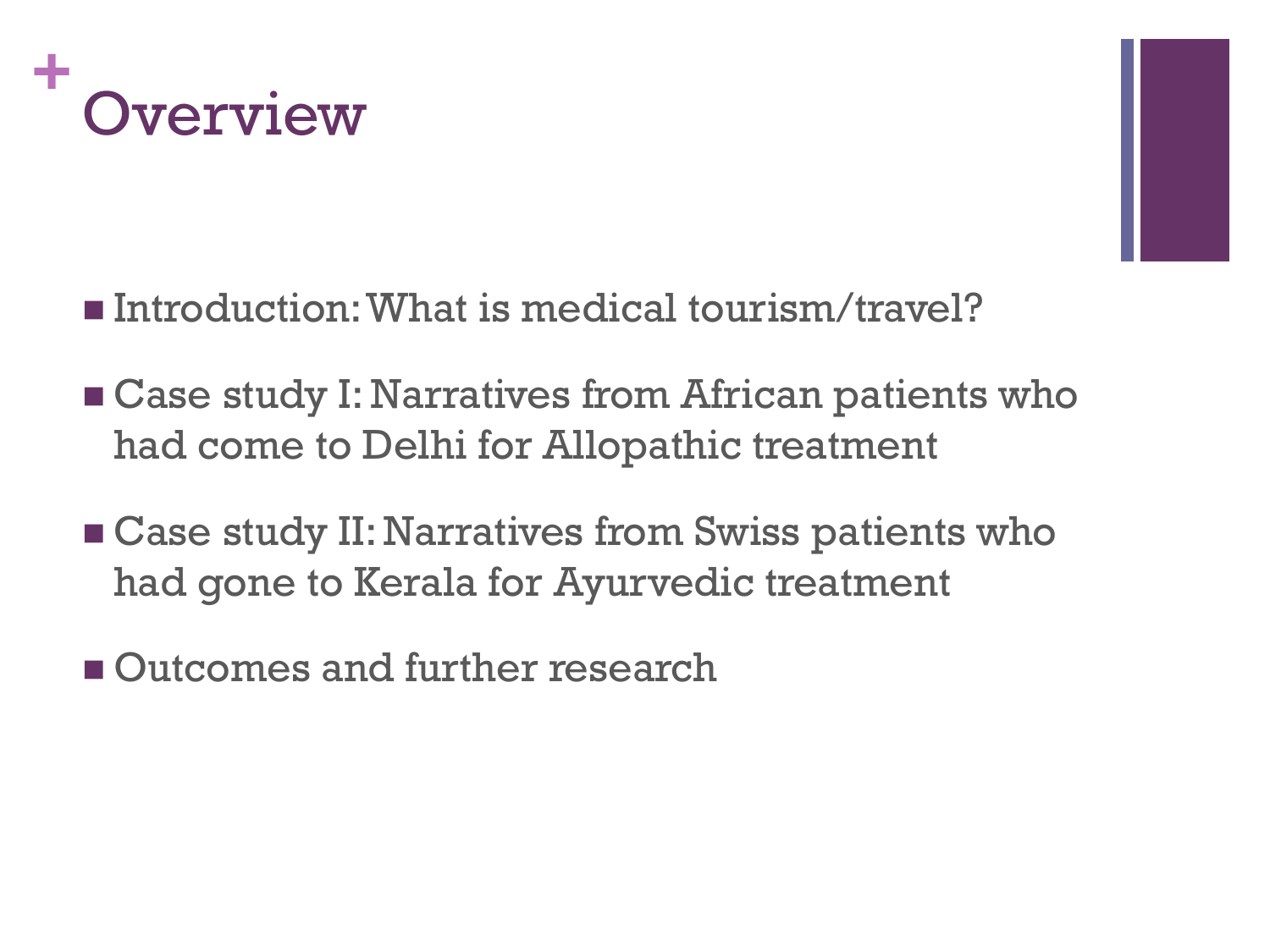

### What is medical tourism/travel?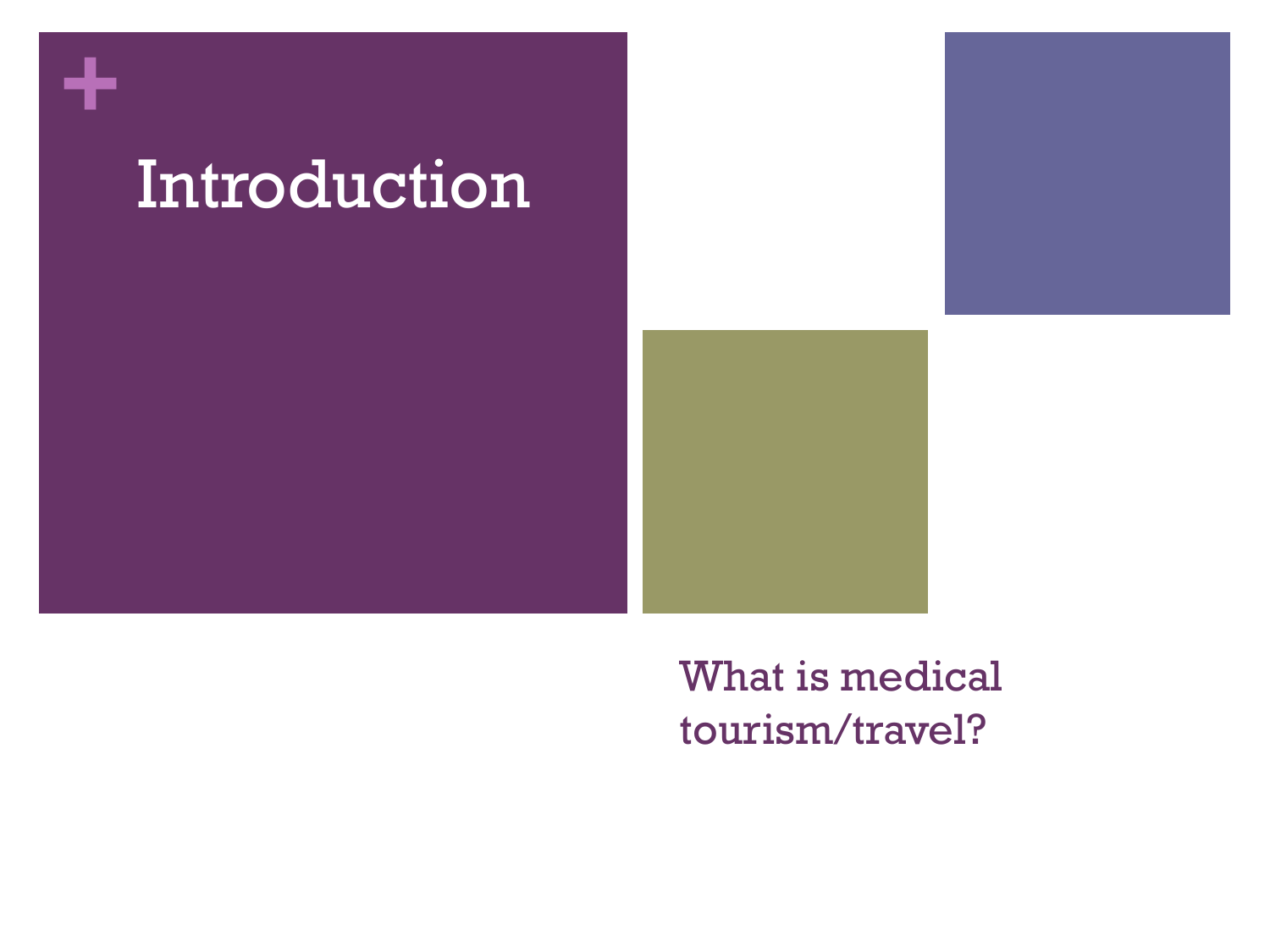### **+** Medical tourism – definition

- **Nobility of people with the purpose to improve** their health and well-being or alleviate suffering
- **Different notions and types:** Medical travel, health mobilities, therapeutic itineraries, wellness/fertility/transplant/clinical trial tourism, …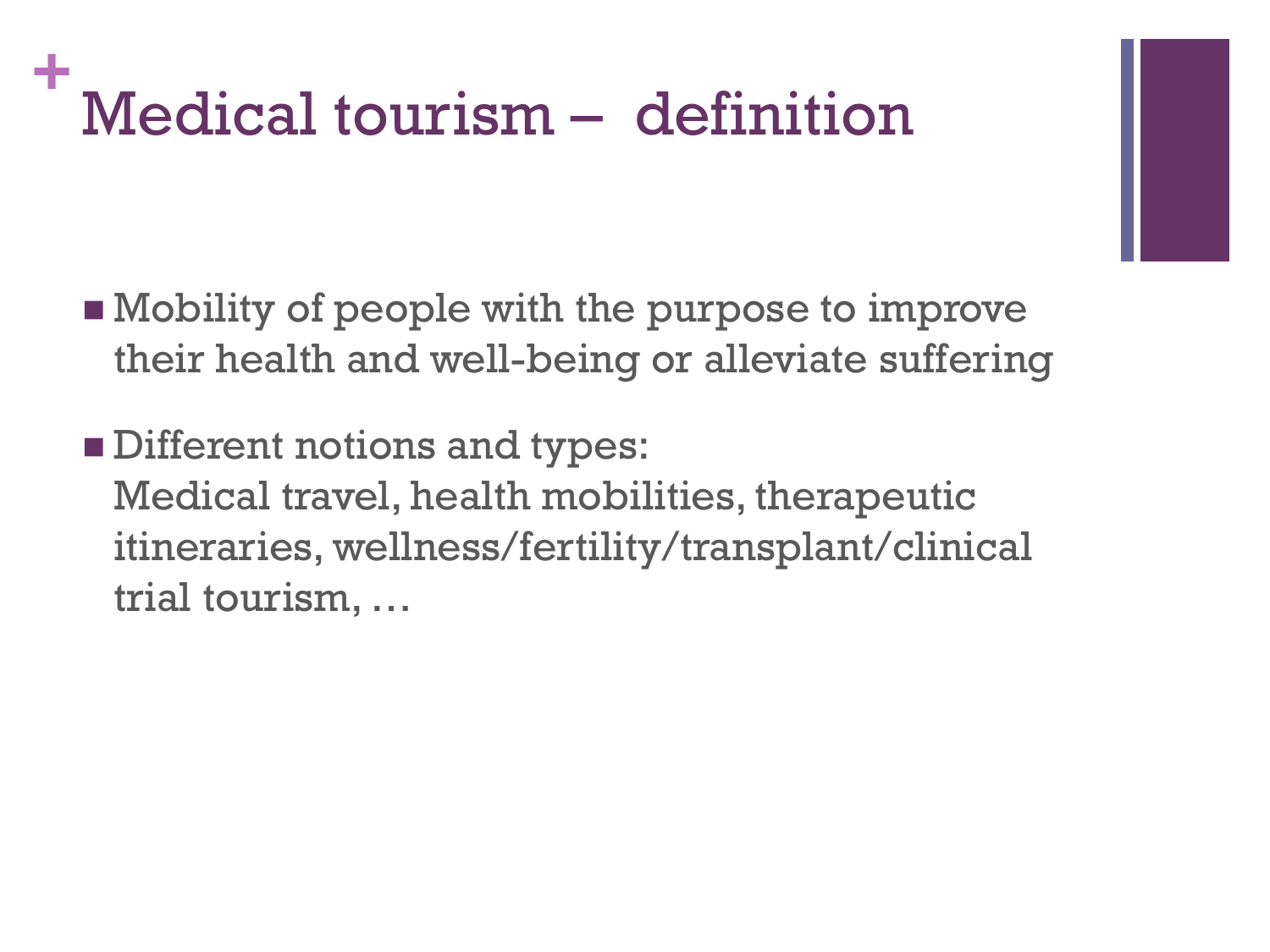# **+** Medical tourism – criticisms and differentiations

- **Therm** hardly resonates with patient travelers' experiences
- Medical tourism as medical exile (Inhorn & Patrizio 2009) or medical refuge (Amodeo 2010)
- Medical tourism as neocolonial practice (Buzinde & Yarnal 2012)
- Medical tourism as further re-directing public resources to private entities (Qadeer & Reddy 2013)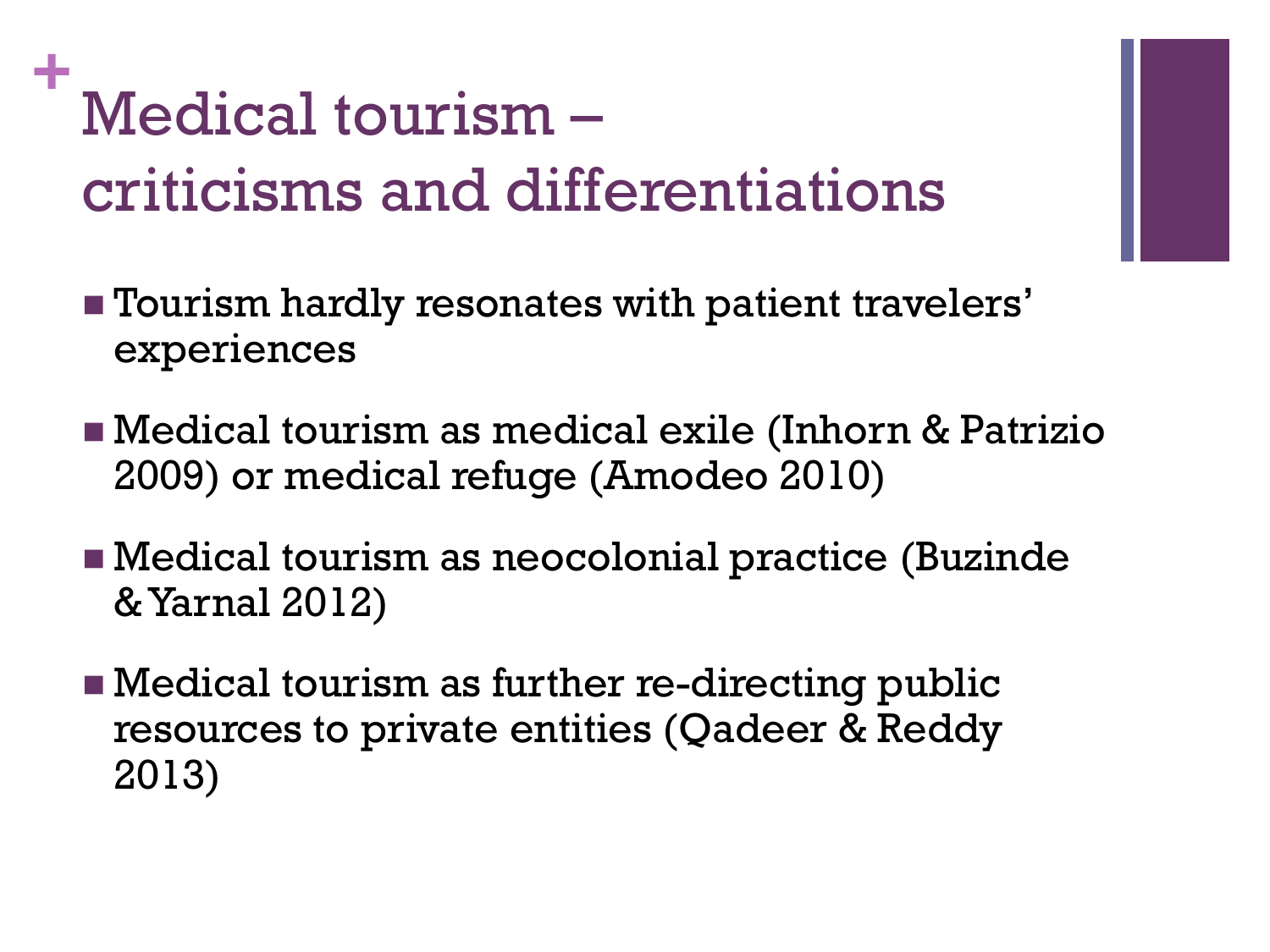# **+** Medical travel – diverse mobility patterns



- **Diverse mobility patterns:** S-N, N-N, N-S, S-S
- Common drivers:
	- **desire to be cured < unmet health needs at a local or** national scale
	- $\blacksquare$  desire to cure  $\leq$  healthcare as a profitable business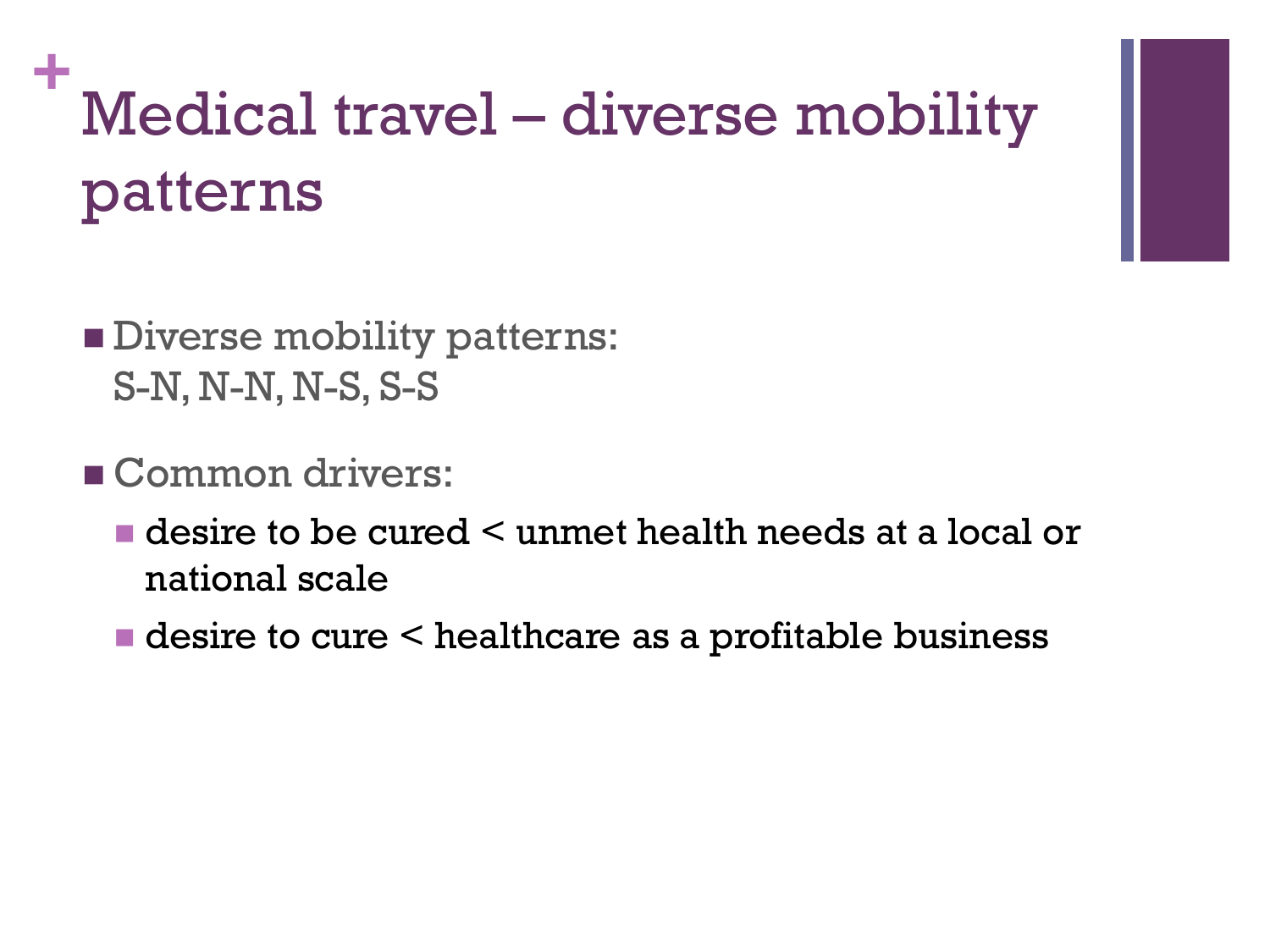### **+** Medical travel to India

#### South-South mobility

**n** medical interventions: any kind of diagnostics and therapeutics, including complicated, delayed and chronic conditions and trauma cases

 $\blacksquare$  mobile patient  $\equiv$  desperate medical wanderer, tight financial scope; citizen (journeys on govt scheme)

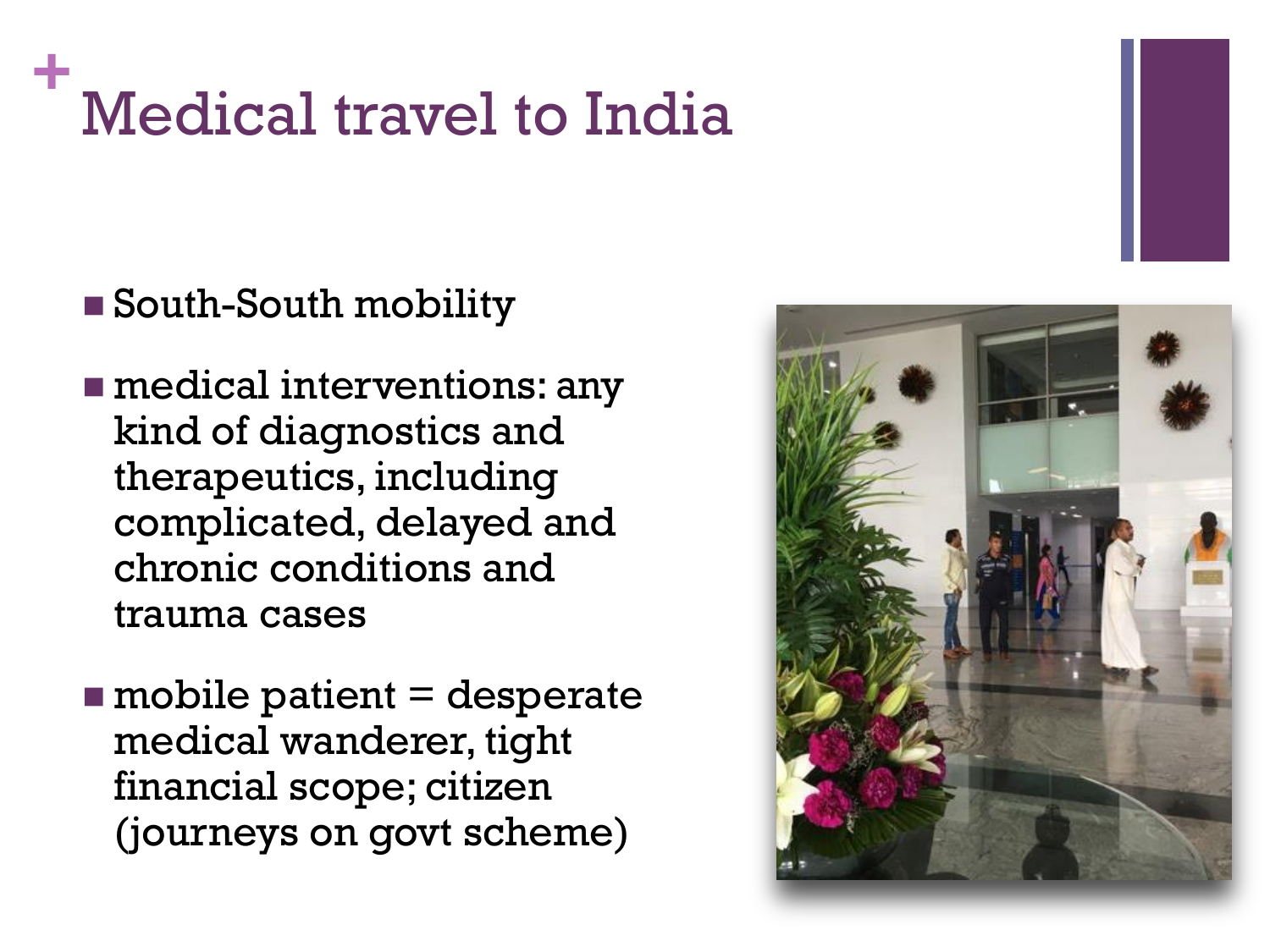**+**

# Case study I: African patients in Delhi



Presentation MA-Thesis Alwin Abegg Department of Social Anthropology University of Basel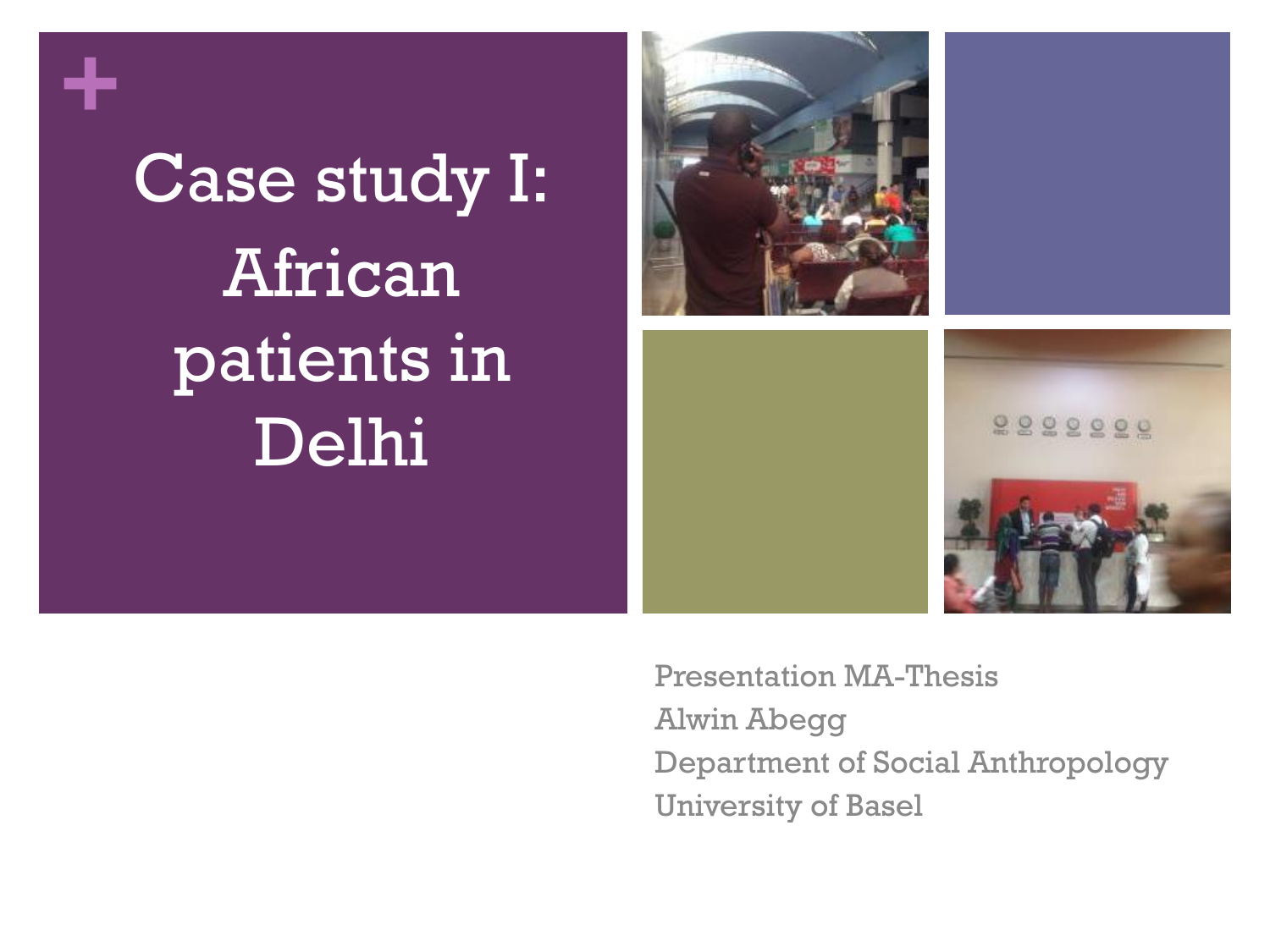# **+** Case study: African patients in Delhi

### ■ Fieldwork

- 2-month ethnographic fieldwork in Delhi, India
- **Hospital A and surrounding area**

#### ■Data

- Semi-structured interviews, participant observation
- MTs from Kenya, Tanzania, Nigeria, Somalia, Ethiopia, Liberia
- **F**ocus:
	- **Experiences and Practices of MTs**
	- **Meaning**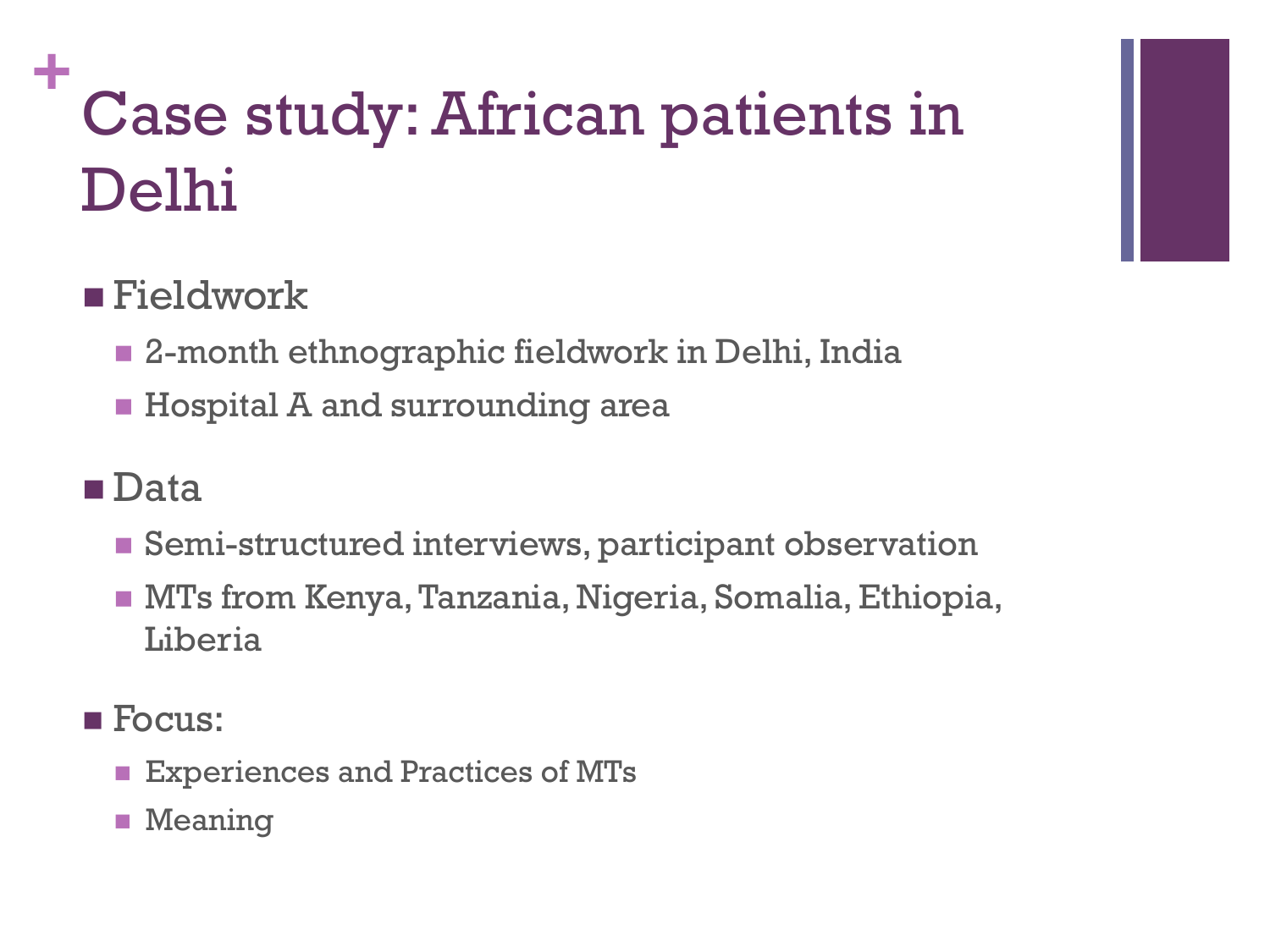### **+** Medical travel narratives

Structures of meaning: 'Medical travel stories'

#### **Themes:**

- **Difficulty**
- Sharedness
- **Purpose**
- **Beginning and end**
- Word of mouth as a way of circulating stories
- As ongoing: 'Narratives in the making'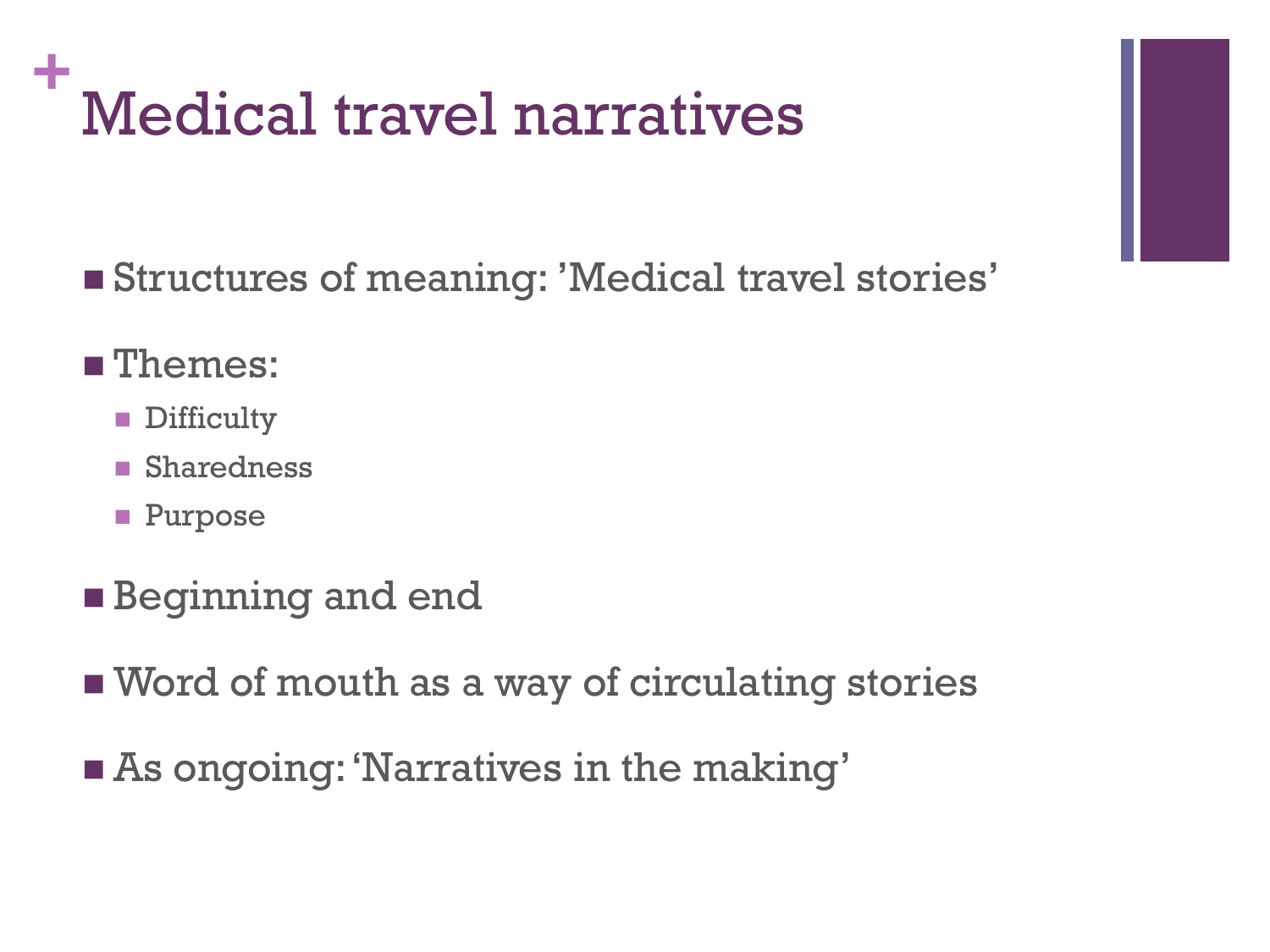### **+** Dispelling certain misconceptions

- **Our findings too corroborate to studies by Cohen** and Whittekar stating that it is not the rich coming to poorer nations for treatment.
- $\blacksquare$  It is the neighbouring countries which lack specialized tertirary medical care coming to India.
- **Secondly from the west it was mostly for IVF and** Surrogacy, which is now banned in India
- So the ethical dilemma is treating the poor of the nation or treating the poorer of the world?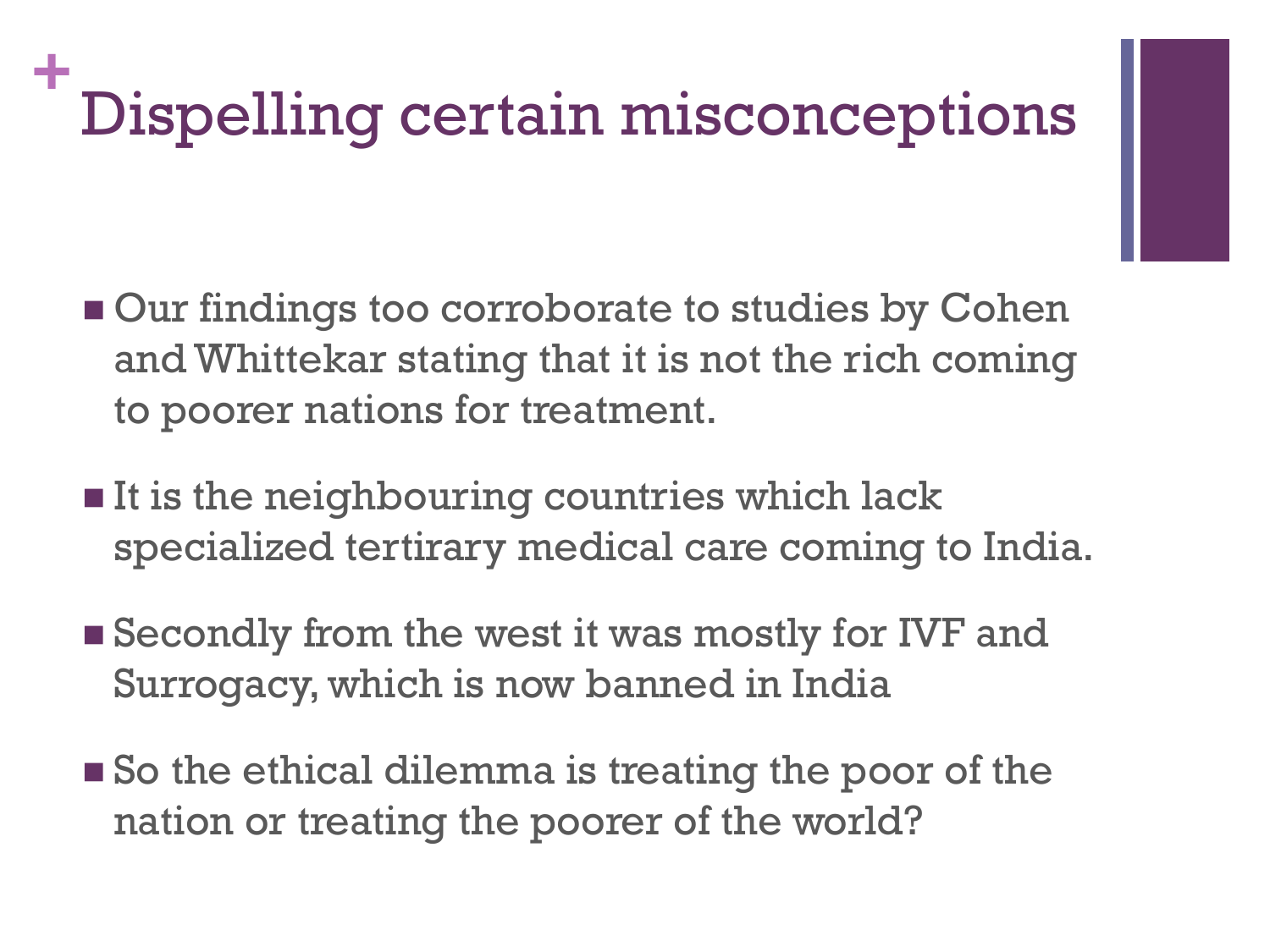# **+** Medical Tourism as buisness model

- **Nicro level narratives give the experiences of patients** coming to India
- **Profile is changing focus from orthopedic, cardiac to cancer** and organ tranplant
- «Buisness on MT comes from «hope» out of pocket to all the stakeholdres
- Global changes Basra patients oil prices effect MT in India
- **PH** perspectives- micor to macro analzyses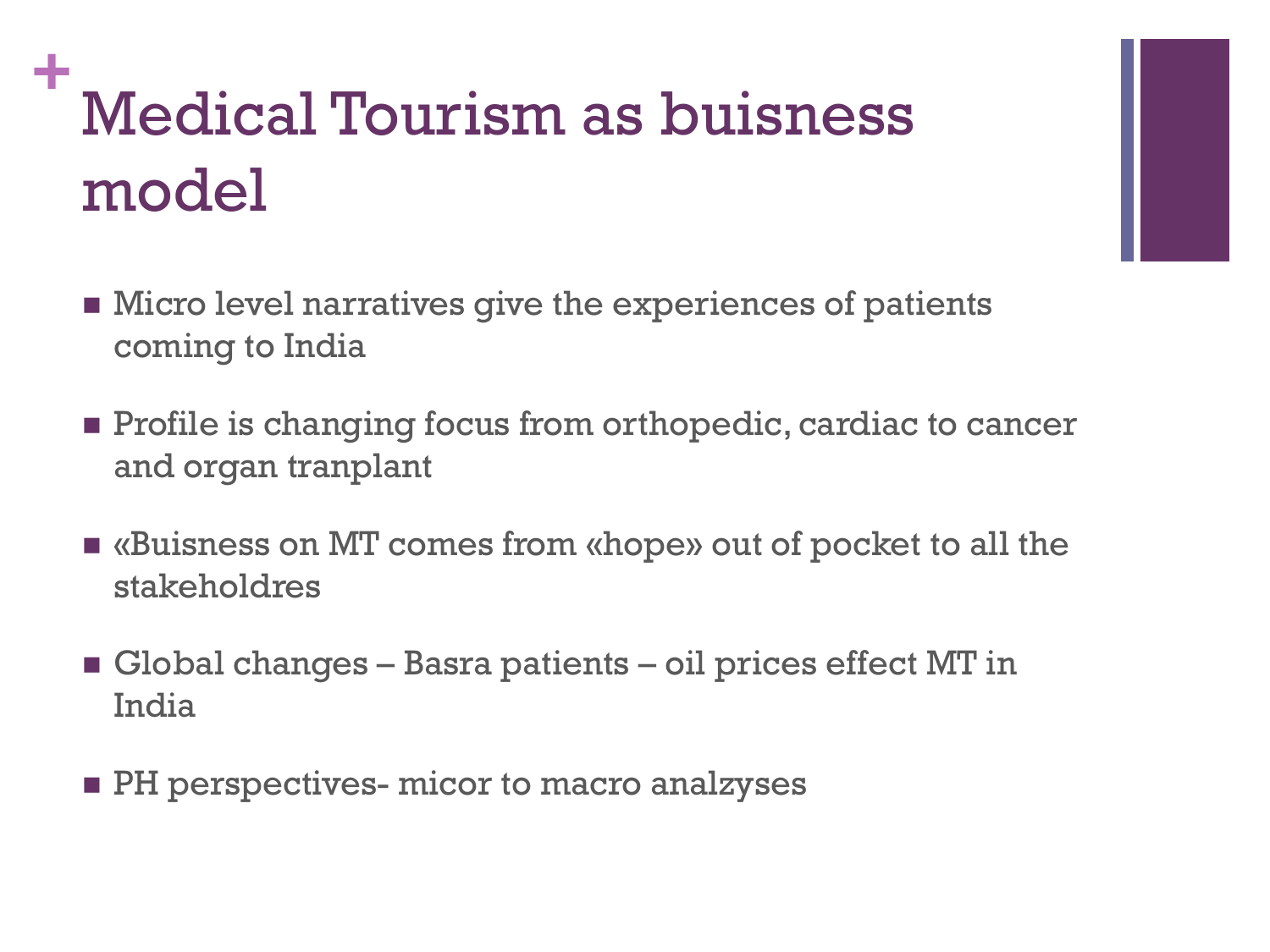### **+** Ethical Dilemmas

- **Field work in Switzerland showed interesting results**
- **Example 1** Patients from Switzerland going for Ayurvedic treatments especially for Chronic diseases regularly- Kottakal in Kerala. (2 case studies)
- Despite good biomedical care in Switzerland, with no answers for chronic ailments, patients are turning towards the so called 'alternative' healing systems like Ayurveda.
- **Doctor from Swiss hospital having an international wing said** they don't promote MT as they have their own people to treat in their county. So the ethical question is when the doctors stress on treating their own patients first, then why in India the policies are promoting private and corporate care at the expense of public care.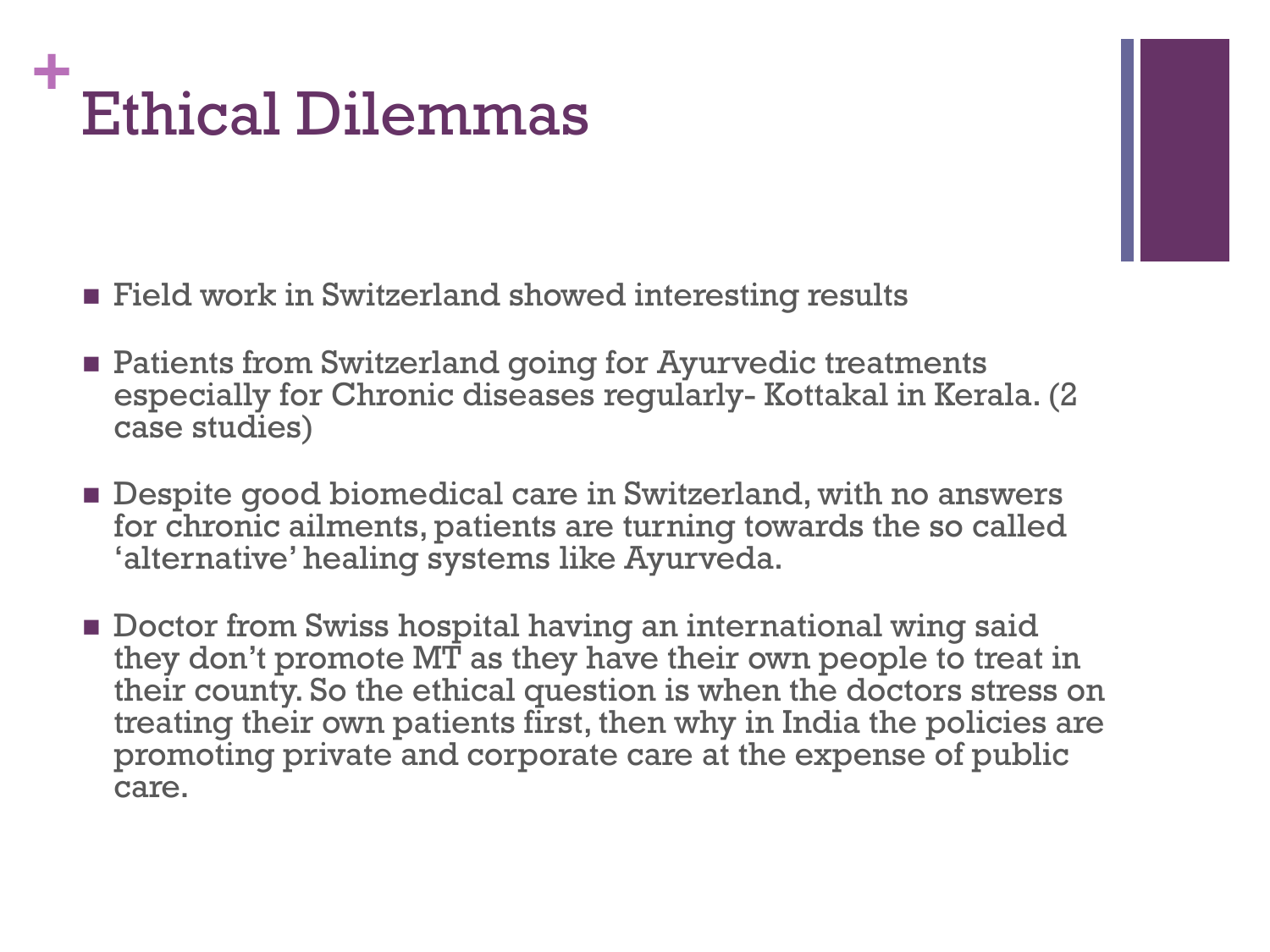Case study II Swiss patients in Kerala

**+**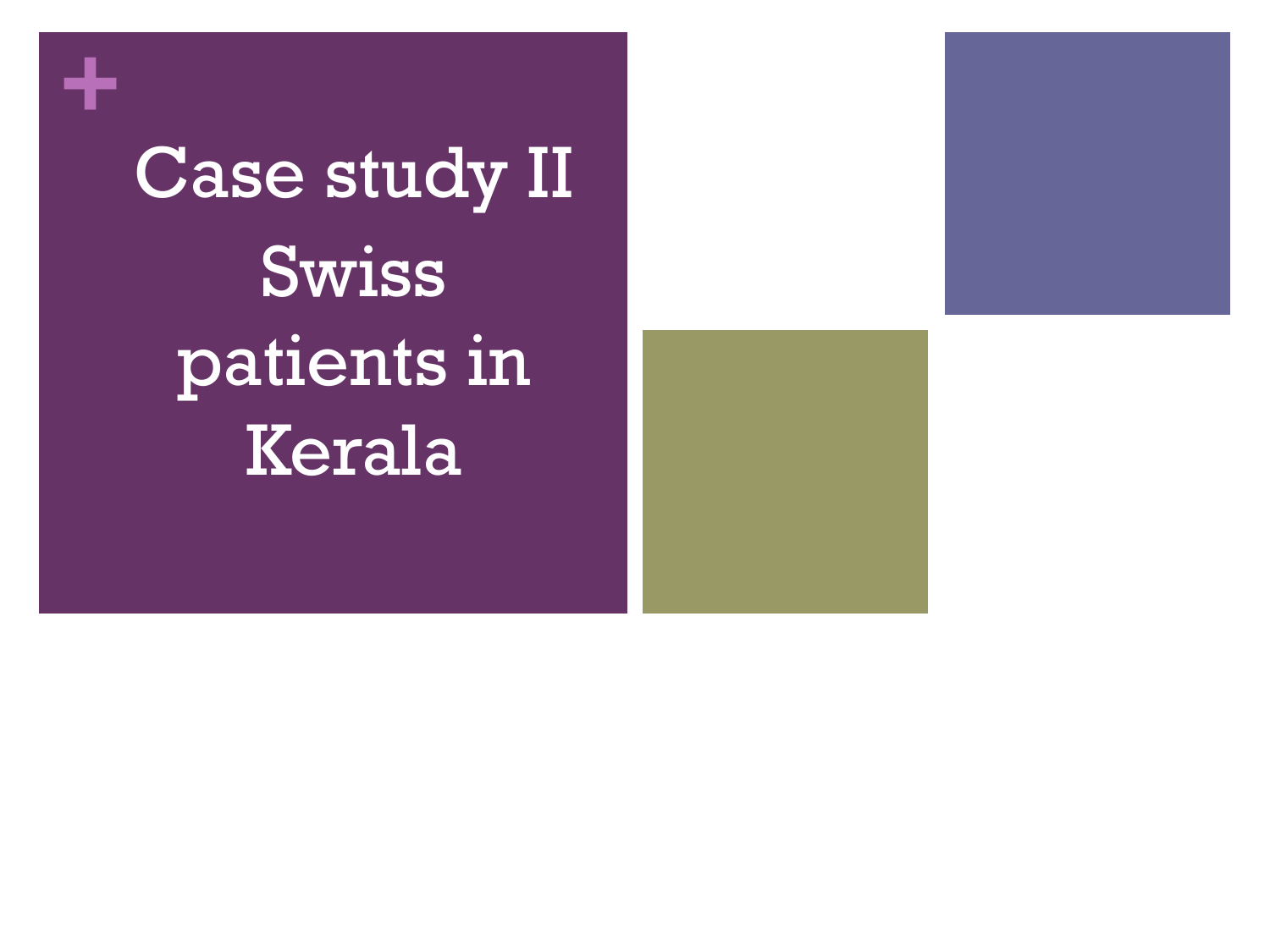**Outcomes** and project proposal

**+**







### Further research, new projects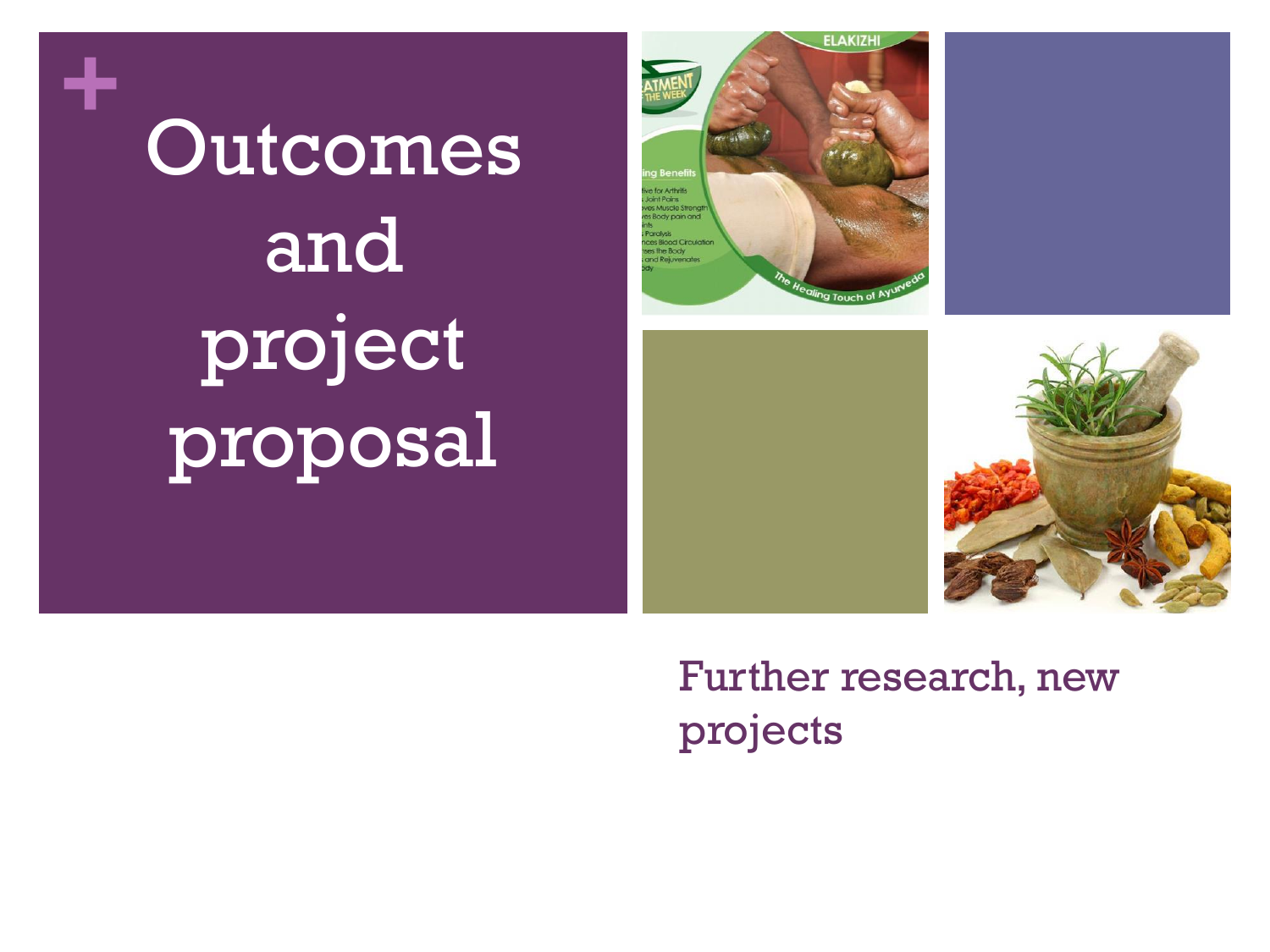### **+** Outcomes – Publications

# One paper is

published Kaspar, H. & Reddy, S. 2017. Spaces of Connectivity: The Formation of Medical Travel Destinations in Delhi National Capital Region (India). *Asia Pacific Viewpoint* 58(2): 228–41. doi:10.1111/apv.12159.

**E** Another paper 'Medical Tourism and Trade – draft

Asia Pacific Viewpoint, Vol. 58, No. 2, August 2017

ISSN 1360-7456, pp228-241

#### Spaces of connectivity: The formation of medical travel destinations in Delhi National Capital Region (India)

#### Heidi Kaspar<sup>\*</sup> and Sunita Reddy<sup>†</sup>

\*Health Department, Kalaidos University of Applied Sciences/Careum Research, Pestalozzistrasse 3, 8032 Zurich, Switzerland, Email: heidi.kaspar@careum.ch

<sup>\*</sup>Center of Social Medicine and Community Health, Jawaharlal Nehru University, New Mehrauli Road, New Delhi 110067, India.

Abstract: Existing research on the formation of Asian medical travel destinations has highlighted a variety of activities that attract and accommodate patients from abroad. This paper contributes to the literature by drawing insights from an Indian case study, a major transnational health-care hub in Asia that has gained little scholarly attention thus far. Using connectivity as an analytical lens, we understand medical travel destinations as a contingent product of relating, connecting and assembling. We study how connectivity is embodied and how it unfolds in care encounters at corporate hospitals in the capital of New Delhi and sumunding urban areas. The following entities are the most effectual in the networks that constitute medical travel destinations in the National Capital Region: (i) circulating narrations of personal experiences; (ii) language interpreters; and (iii) commission fees. We further elaborate on how these connectors work to link foreign patients with Indian hospitals and how they affect itineraries as well as patients and other involved actors. Finally, we suggest that the approach deployed provides a suitable framework for future research aimed at gaining a better understanding of the wider impacts of medical travel by following these connections and examining their workings at places both close and distant.

Keywords: assemblages, care encounters, connectivity, India, medical travel destination, transnational healthcare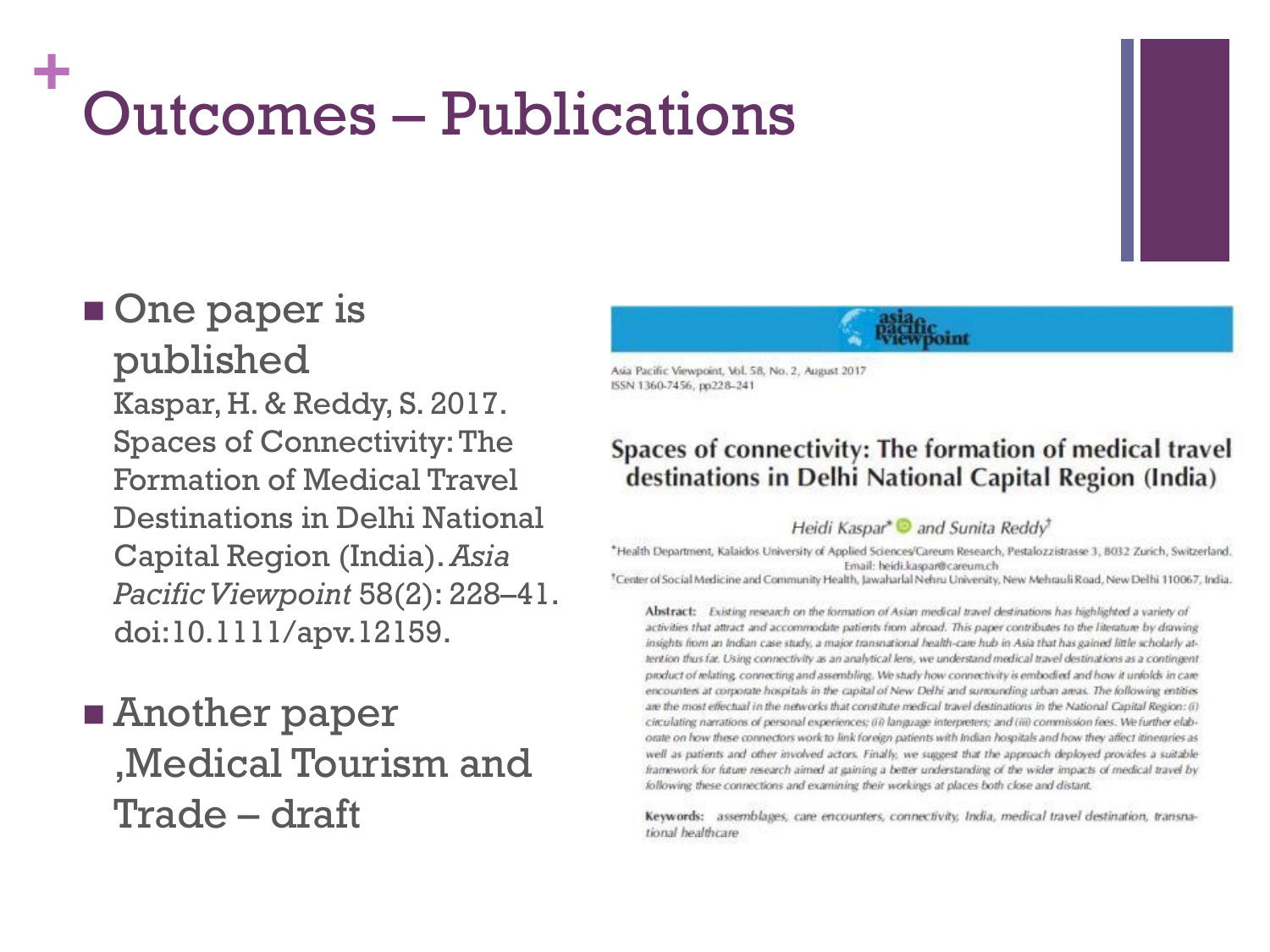### **+** Outcomes – Research exchange I

**Expand network and** research exchange:

international workshop Nov. 2016



**JAWAHARLAL NEHRU UNIVERSITY** 

図

**Geography Department** | School for Social Medicine and Community Health

Workshop

#### Circulating patients, circulating biomaterials

in the context of commodified healthcare

24. November 2016, 9am-4pm University of Zurich, Rämistr. 71, room KO2-F-151



Organized by Dr. Heidi Kaspar & Prof. Sunita Reddy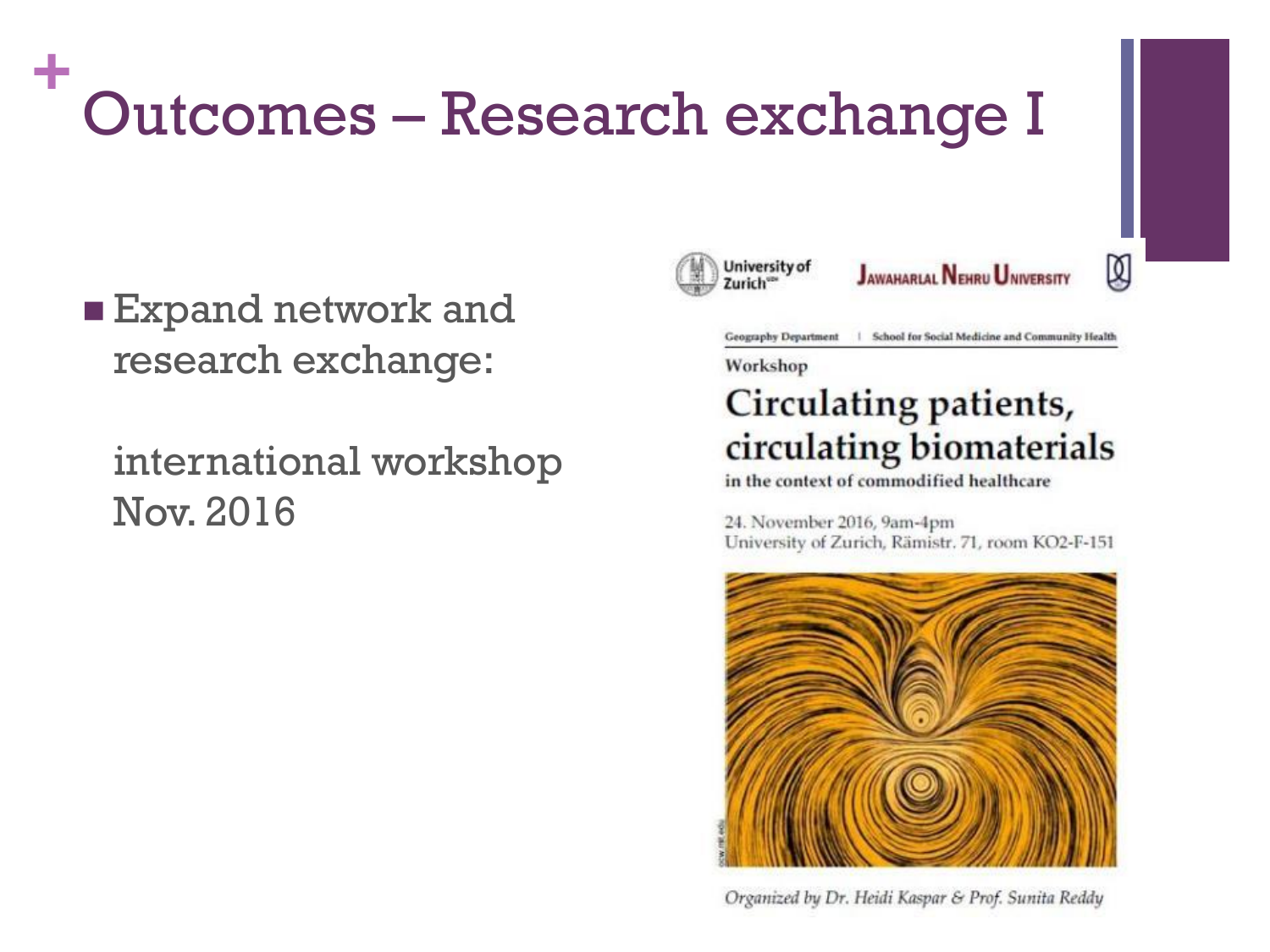### **+** Outcomes – Research Exchange II



#### networking event Aug 2017



Indian & Swiss scholars working on the circulation of medical knowledge and biomaterials meeting in Zurich.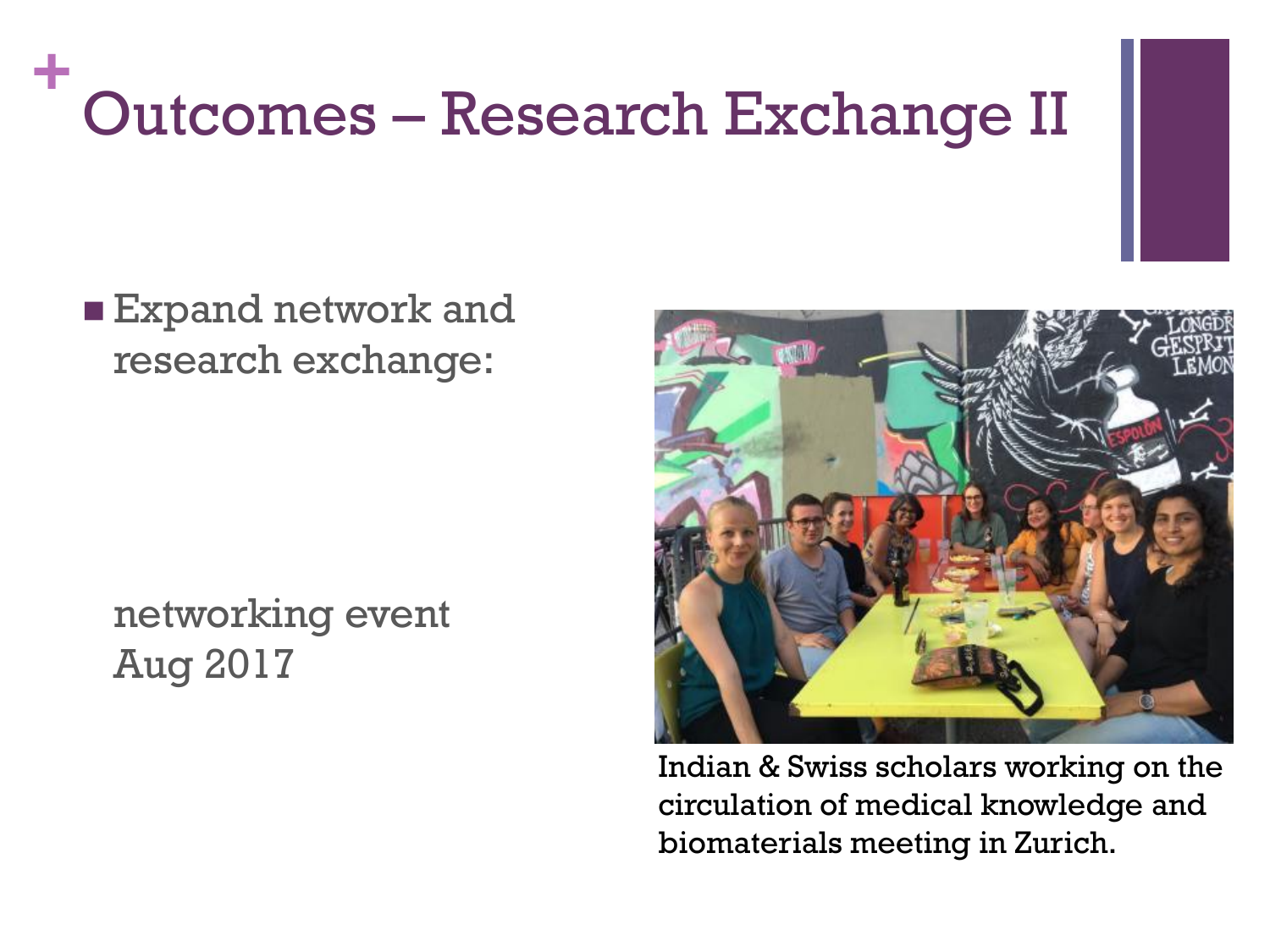## **+** Outlook – Proposed Project Proposal

- **Project Proposal- shared ideas**
- **Expand the current study to look into patients** travelling from Europe, especially from Switzerland and Germany to India for Ayurvedic treatmentmapping the healing pathways
- **Also further researching on cancer and organ** donation as part of MT in Delhi- Ethical issues-About human suffering and hope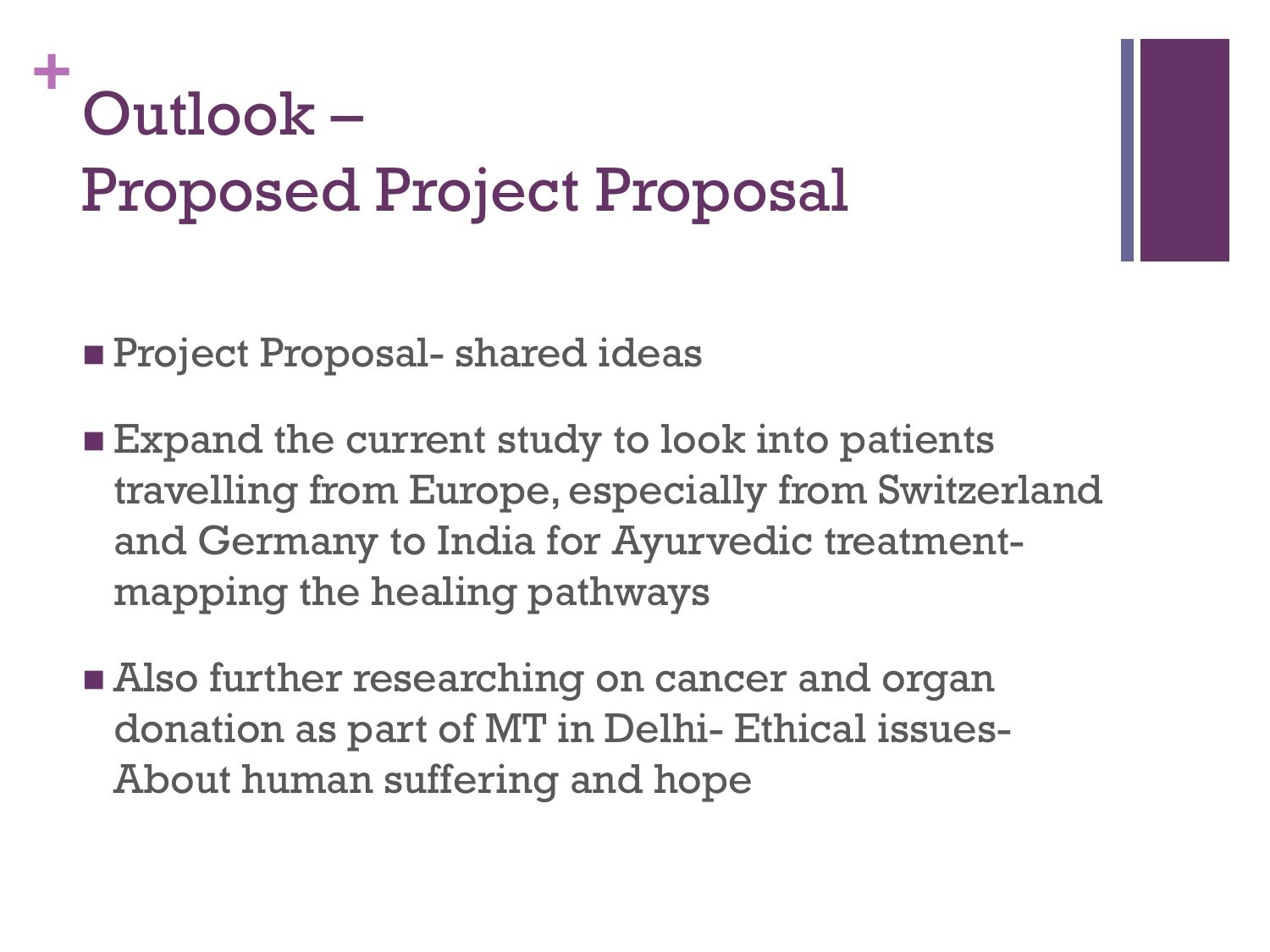# **+** Outlook – Book Project

#### MEDICAL TOURISM IN INDIA: CRITICAL REFLECTIONS ON **BILLION DOLLAR BUISNESS**  $0r$ MEDICAL TOURISM IN INDIA: CRITICAL EXPLORATIONS ON **BILLION DOLLAR INDUSTRY**

#### Sunita Reddy and Heidi Kaspar

#### **CONTENTS**

Preface Acknowledgements

#### **CHAPTER 1 -INTRODUCTION**

1.1 Brief Conceptualization 1.2 Scope Of The Volume 1.3 Objectives Of The Volume 1.4 Methodology 1.5 Ethics Followed In Doing Research 1.6 Limitations

#### **CHAPTER 2 -HEALTH CARE IN INDIA**

2.1 Health Care In India From Independence 2.2 Public, Private Care and PPP models 2.3 Liberalization and Health Sector Reforms 2.4 Health Care Policies And Five-Year Plans: Shifts in Policy 2.5 Privatization and Corporatization of Medical Care 2.6 Inequitable Distribution of Health Care: Dichotomous System

#### **CHAPTER 3 - MEDICAL TOURISM IN INDIA**

3.1 Old wine in New Bottle: Travel to India by Neighboring Countries 3.2 Apollo the Pioneer in Corporate Care 3.3 Corporate Culture and For Profit Hospitals 3.4 Scope of MT: Perceptions of Physicians 3.5 Medical Tourism in Metro Cities (Delhi, Mumbai, Chennai, Bangalore) 3.6 Scope and Big Projections for MT

4.5 Agents/ Agencies/ Travel Companies 4.6 Interpreters: Important Links 4.7 Hotels/ Guesthouses/ Accommodation 4.8 Aviation Industries and other Tourism Companies

#### CHAPTER 5- SEA, SUN, SAND SURGERY: AGGRESSIVE MARKETING AND **ADVERTIZING**

5.1 Websites, Packages and Multi Media- Testimonies and Advocacy 5.2 Exhibitions, OPD to Source Countries, Fliers 5.3 Patients Testimonies: Word of Mouth 5.4 Satellite Clinics and Branching Out 5.5 Agencies Marketing and Facilitating

#### CHAPTER 6. HOSPITALS AS SITES OF MT

6.1 5 Star Hospitals- Lobby, Ambience, Gift Coffee shops and Lounges 6.2 Hospitals as Research Institutions: Tax Exemptions, Land Subsidies 6.3 Some Well Known Hospitals ; Case Studies: Apollo, Fortis, Max, Narayan Hrudavalaya, Medanta 6.4 Infrastructure and Building 6.5 Concierge Services, Kiosks at the Airports 6.6 Doctors: Experts from Public Hospitals and Foreign Returned 6.7 Staff: Young Doctors, Para Medic and Others-Labour Issues 6.8 Hospital Balance Sheets: Audit and Accounts: Profits or No Profit No Loss

#### **CHAPTER 7-PATIENTS, SURGERIES AND THERAPUTIC PATHWAYS**

7.1 Desperation and Hope: Routes of Travel 7.2 Dispelling Some Myths 7.3 The middle Class and the Poor Patients From Other Countries 7.4 Case Studies-Lived Experiences 7.4.1 Basrah Iraq Patient 7.4.2 African Patients 7.4.3 CSI Patient's 7.4.4 IVF and Surrogacy Patient

**CHAPTER 8 - DISEASES/ PROCEDURES** 8.1 IVF, Surrogacy, Sperm and Egg Banks, Stem Cells 8.2 Cardiac Surgeries